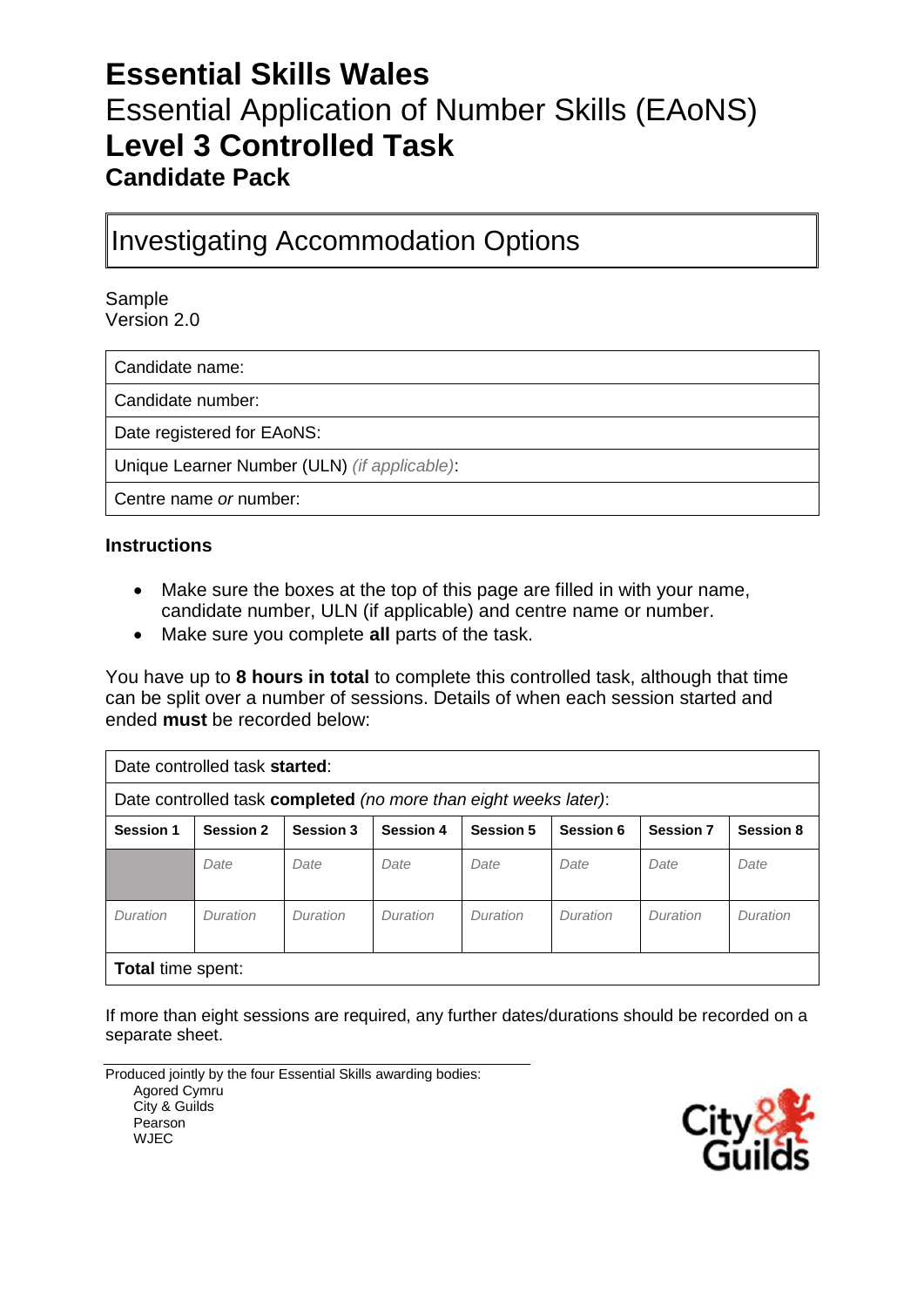#### **This task pack contains a scenario, a set of instructions and some source material.**

- Make sure you read through the scenario, instructions and source material carefully before you start.
- You will be supervised throughout your time working on this task, although during that time you can use most of the equipment that would normally be available to you in a real-life situation (this may include accessing the internet).
- All work submitted must be **entirely** your own. You are not allowed to be given any help with the skills that are being assessed through this controlled task.
- Make sure you hand in all of your work at the end of **each** session. You are not allowed to take any task materials away with you, or have access to these between sessions.
- Make sure you **sign the declaration** at the back of this pack at the end of your final session working on this task.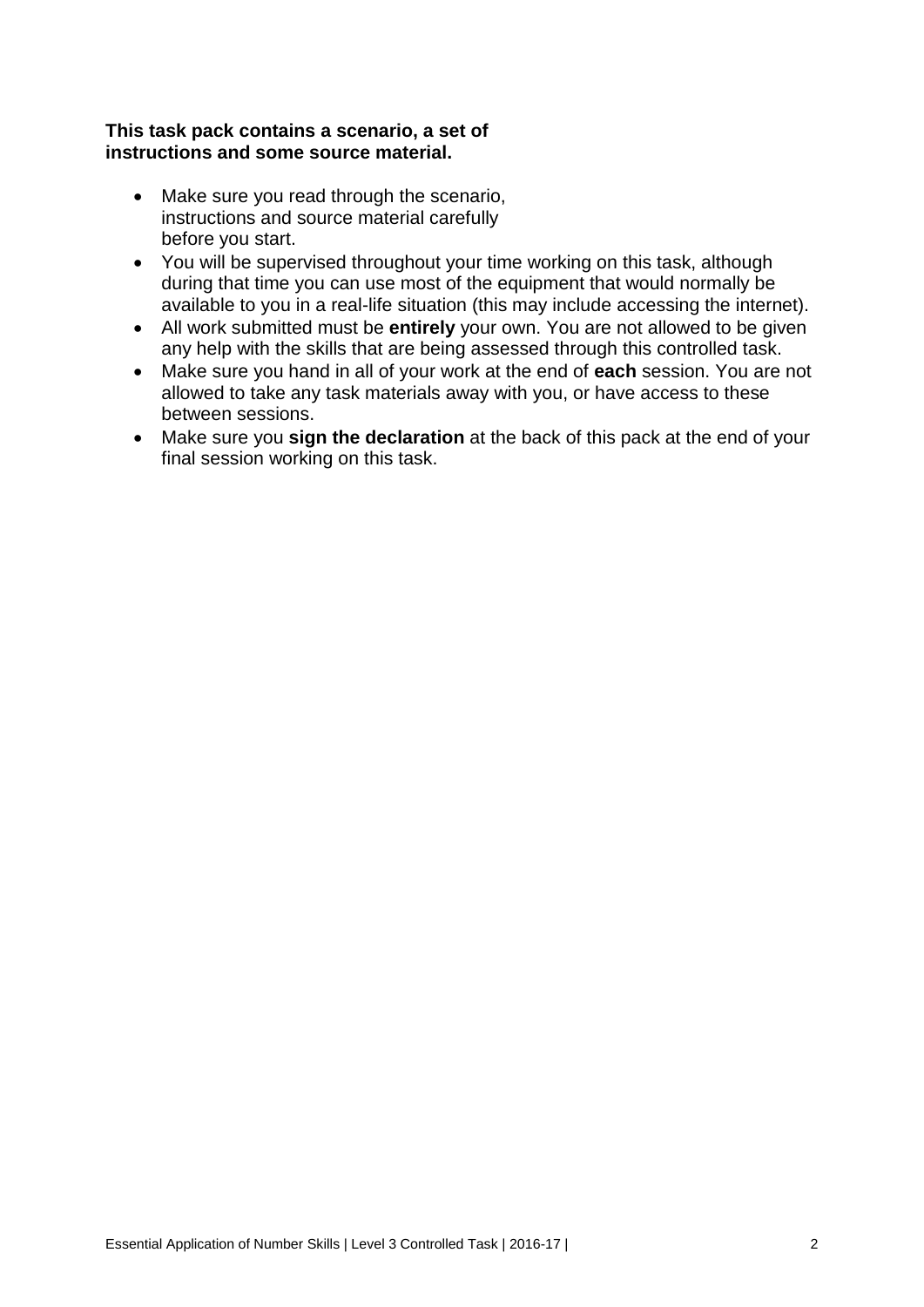# **Task instructions: Investigating Accommodation Options**

## **What you need to find out**

#### **Scenario**

Some Italian friends are moving to Wales for three years. They have asked for your advice on finding accommodation. They are considering two options, either purchasing or renting a property.

The aim of this task is to:

- compare property prices in the local area with prices in Wales
- investigate both options and recommend one of them.

Use the sources provided.

#### **What you need to do**

#### **Part 1**

You must plan how you will prepare the information. Your plan must show:

- how you will tackle the problem
- what information you will use and the reason for your choice
- what calculations you could use, and which you choose to do
- why you have chosen these methods
- how you will present the results.

### **Part 2**

(Total for Part 1: 6 marks)

Compare the distributions of the prices of 3-bedroom properties in the local area and 3-bedroom properties in Wales.

Your friends want a 3-bedroom property with a floor area of at least 120 square metres. They have a budget of 125000 Euros.

Compare your friends' financial position after the three years with both of the options.

Option 1 - investing their money in the UK for 3 years and renting a property.

- work out the total value of the investment after 3 years
- choose a suitable property and work out the total rent for 3 years.

Option 2 - using their money as a deposit and taking out a loan to purchase a property. Your friends would sell the property after 3 years. They would sell it for the same price as they bought it, and pay back the loan.

- choose a suitable property and work out the amount of a loan your friends would need
- work out the total cost of the loan at 6.2% compound interest for 3 years.

You must:

- do at least one calculation without a calculator
- show all the calculations you do. If you use a calculator, make a note of what you put into the calculator. If you use a spreadsheet, make a note of the numbers and the formulas you use
- give your answers to a suitable level of accuracy.

Remember to check your calculations.

(Total for Part 2: 19 marks)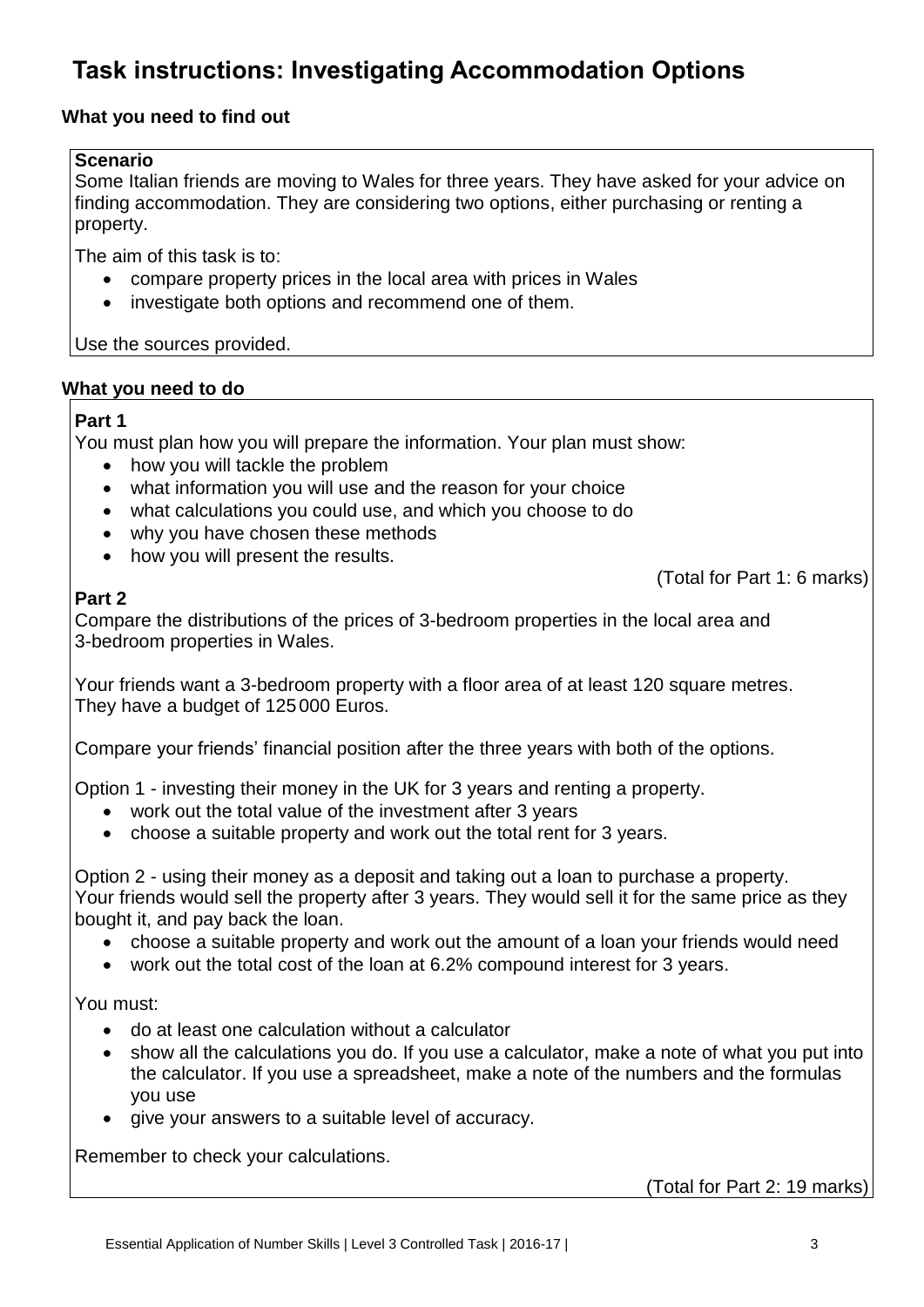## **Part 3**

Present your results in two different ways.

Use one way to present the distribution of prices of properties in your local area.

Use a different way to present your friends' financial position with the invest and rent option and the purchase option.

Produce a brief report about your results:

- make a recommendation and explain your reasons
- comment on the effectiveness of your results in meeting the purpose of the task
- justify your methods of presentation
- comment on how any possible sources of error may have affected your results.

(Total for Part 3: 11 marks)

### **Resources you should use:**

### **Source 1**

Graph – Prices of 3-bedroom properties in Wales

### **Source 2**

• Table – Properties for sale in the local area

### **Source 3**

 $\bullet$  Table – Exchange rates

### **Source 4**

• Table – Imperial and metric equivalents

#### **Source 5**

• Investment plan

## **Source 6**

• Table – 3-bedroom homes for rent in the local area

## **Source 7**

Formula for compound interest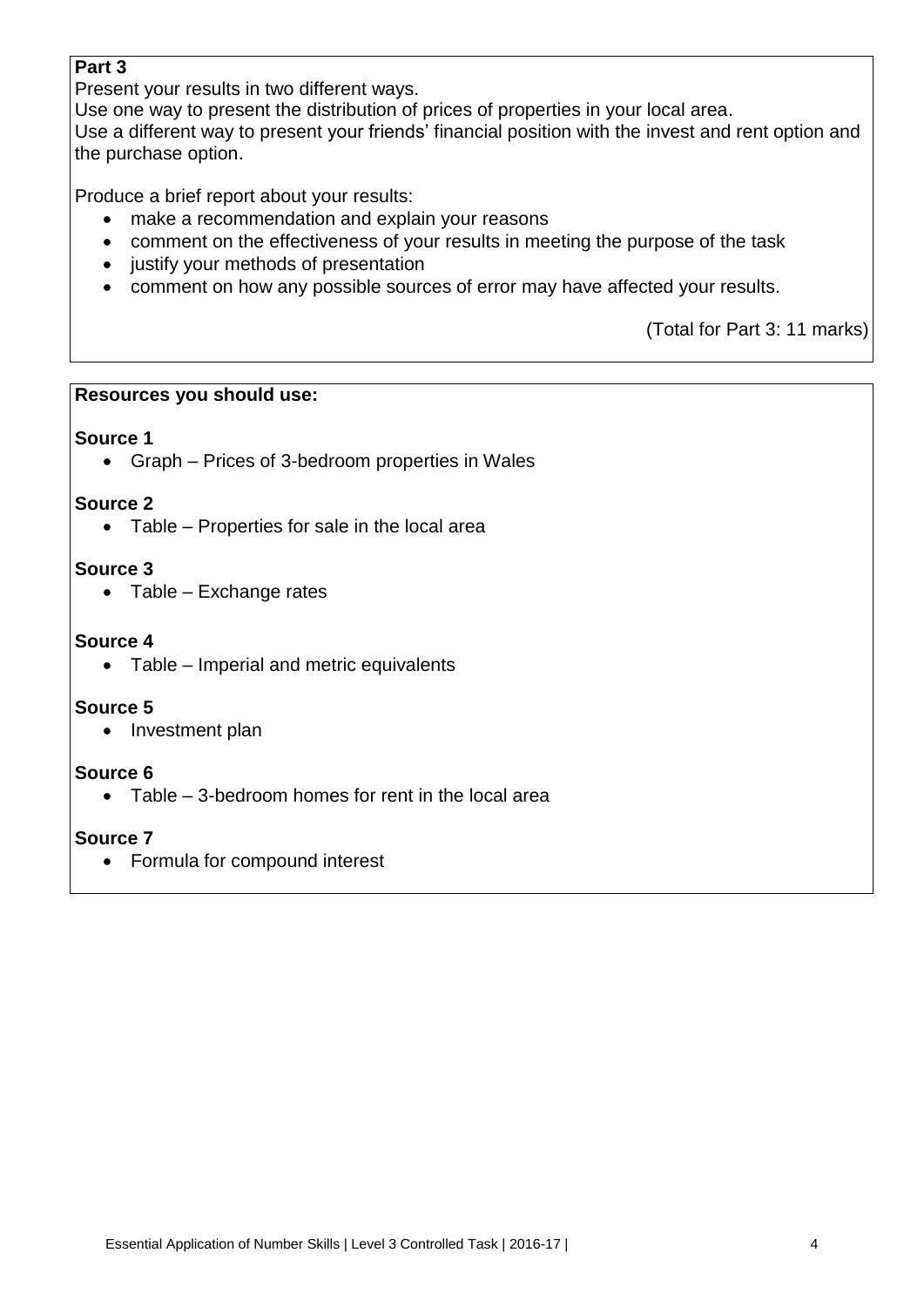

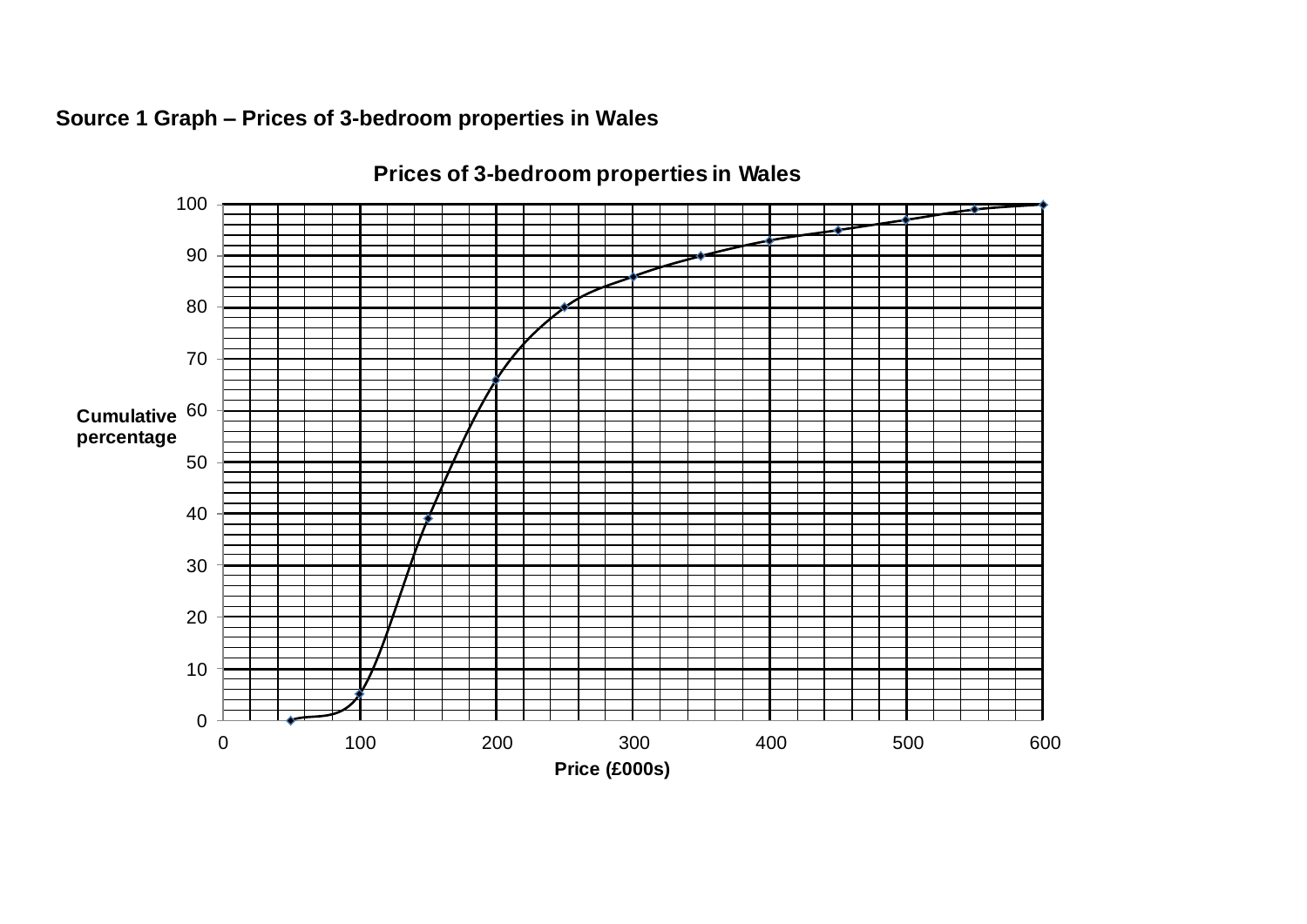# **Source 2 Table – Properties for sale in the local area (Page 1 of 2)**

| <b>Property</b><br>reference | Type of<br>property | <b>Selling</b><br>price (£) | <b>Number of</b><br>bedrooms | <b>Distance from</b><br>town centre (miles) | <b>Floor area</b><br>(square feet) |
|------------------------------|---------------------|-----------------------------|------------------------------|---------------------------------------------|------------------------------------|
| 502                          | Semi-detached       | 164000                      | 3                            | 1                                           | 1440                               |
| 512                          | Terrace             | 147500                      | 3                            | 1                                           | 1280                               |
| 515                          | Semi-detached       | 222300                      | 4                            | 3                                           | 2260                               |
| 538                          | <b>Bungalow</b>     | 154000                      | 3                            | 3                                           | 1270                               |
| 573                          | <b>Terrace</b>      | 153900                      | $\overline{\mathcal{A}}$     | $\overline{2}$                              | 1870                               |
| 574                          | Terrace             | 161000                      | 3                            | 1                                           | 1230                               |
| 575                          | Flat                | 129000                      | $\overline{2}$               | 1                                           | 1120                               |
| 597                          | Semi-detached       | 177350                      | $\overline{2}$               | $\mathbf 1$                                 | 1160                               |
| 615                          | Terrace             | 140500                      | $\overline{2}$               | $\overline{2}$                              | 1030                               |
| 629                          | Terrace             | 189000                      | 3                            | 4                                           | 1420                               |
| 630                          | <b>Bungalow</b>     | 164000                      | 3                            | 1                                           | 1450                               |
| 631                          | Semi-detached       | 132900                      | $\overline{2}$               | 5                                           | 930                                |
| 631                          | Terrace             | 171000                      | 3                            | $\overline{2}$                              | 1370                               |
| 654                          | Semi-detached       | 145000                      | 3                            | 5                                           | 1230                               |
| 658                          | Semi-detached       | 149000                      | 3                            | 4                                           | 1330                               |
| 661                          | Detached            | 201400                      | $\overline{\mathbf{4}}$      | $\overline{2}$                              | 1500                               |
| 662                          | Semi-detached       | 199900                      | 3                            | 1                                           | 1410                               |
| 665                          | Semi-detached       | 154000                      | 3                            | 1                                           | 1240                               |
| 666                          | Terrace             | 151000                      | $\overline{2}$               | $\overline{2}$                              | 1150                               |
| 673                          | Semi-detached       | 206900                      | 3                            | 1                                           | 1330                               |
| 676                          | Detached            | 250000                      | 5                            | 1                                           | 2000                               |
| 695                          | Semi-detached       | 164000                      | 3                            | 4                                           | 1420                               |
| 700                          | Semi-detached       | 189000                      | 3                            | 3                                           | 1430                               |
| 701                          | Semi-detached       | 132650                      | $\overline{2}$               | 3                                           | 970                                |
| 708                          | Semi-detached       | 136360                      | $\overline{2}$               | 4                                           | 970                                |
| 709                          | Detached            | 143250                      | $\overline{\mathcal{A}}$     | 3                                           | 1980                               |
| 716                          | Detached            | 189000                      | 3                            | $\overline{2}$                              | 1440                               |
| 733                          | <b>Bungalow</b>     | 435600                      | 5                            | 3                                           | 2250                               |
| 744                          | Semi-detached       | 151000                      | 3                            | $\overline{2}$                              | 1390                               |
| 755                          | <b>Bungalow</b>     | 151000                      | 3                            | 1                                           | 1430                               |
| 756                          | Semi-detached       | 140000                      | $\overline{2}$               | 3                                           | 1120                               |
| 757                          | Semi-detached       | 135050                      | $\overline{2}$               | 5                                           | 1040                               |
| 769                          | Semi-detached       | 206900                      | 3                            | $\overline{2}$                              | 1310                               |
| 771                          | Semi-detached       | 173500                      | 3                            | $\overline{4}$                              | 1410                               |
| 772                          | Terrace             | 149000                      | 3                            | $\mathbf 1$                                 | 1430                               |
| 780                          | Semi-detached       | 123365                      | $\overline{2}$               | 3                                           | 1100                               |
| 788                          | Semi-detached       | 150350                      | $\overline{2}$               | $\mathbf 1$                                 | 1040                               |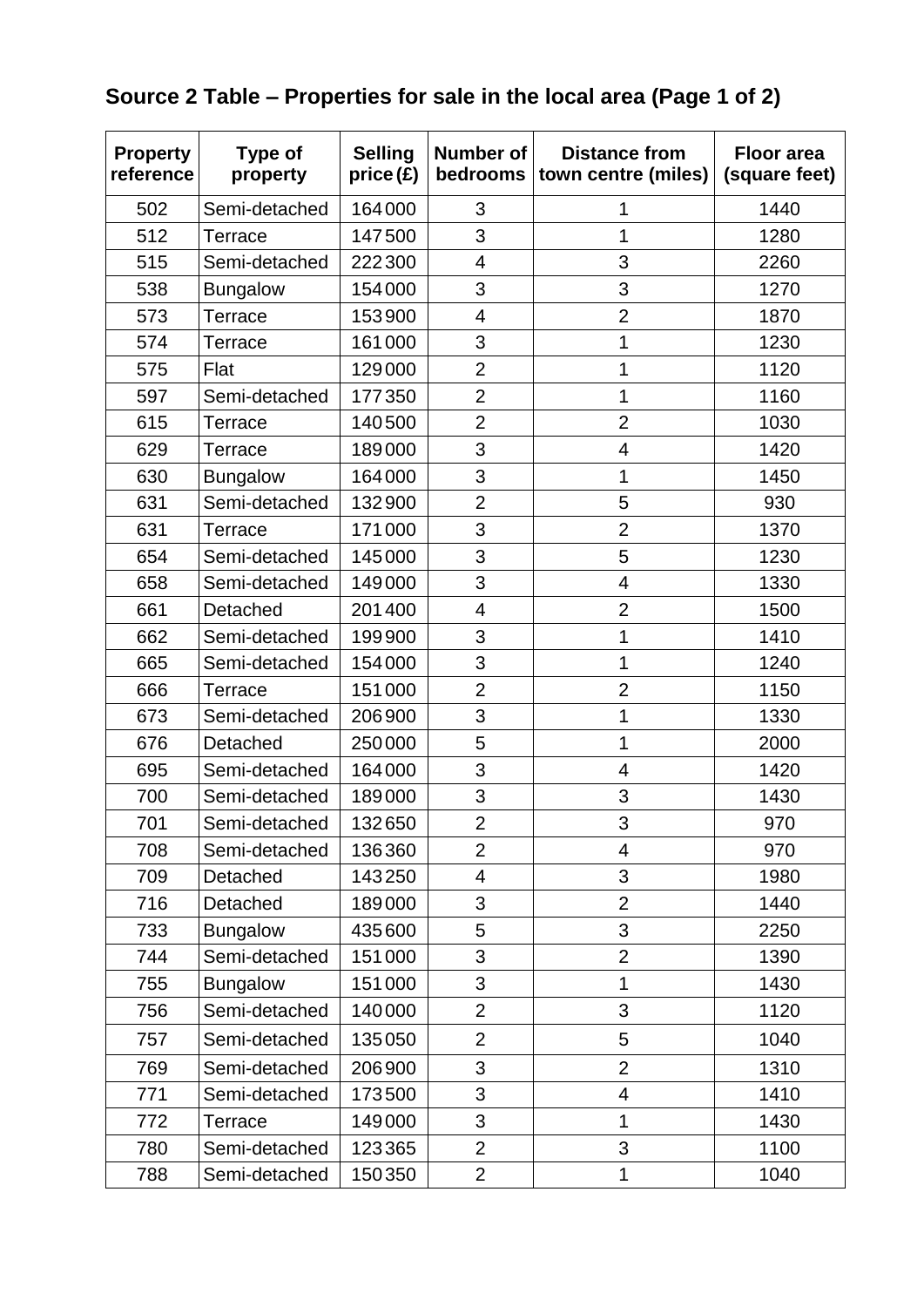# **Source 2 Table – Properties for sale in the local area (Page 2 of 2)**

| <b>Property</b>    | Type of         | <b>Selling</b> | Number of               | <b>Distance from</b>     | <b>Floor area</b> |
|--------------------|-----------------|----------------|-------------------------|--------------------------|-------------------|
| reference property |                 | price(f)       | bedrooms                | town centre (miles)      | (square feet)     |
| 794                | Terrace         | 122900         | $\overline{2}$          | 3                        | 1110              |
| 795                | Semi-detached   | 144560         | $\overline{4}$          | $\overline{1}$           | 1700              |
| 797                | <b>Bungalow</b> | 192000         | $\overline{\mathbf{4}}$ | 5                        | 1930              |
| 805                | Detached        | 171000         | 3                       | $\overline{2}$           | 1340              |
| 812                | Semi-detached   | 151000         | 3                       | $\overline{1}$           | 1290              |
| 814                | Semi-detached   | 149000         | 3                       | $\overline{\mathcal{A}}$ | 1430              |
| 819                | Detached        | 181900         | $\overline{\mathbf{4}}$ | $\overline{2}$           | 1600              |
| 824                | Detached        | 158500         | 3                       | $\overline{2}$           | 1410              |
| 832                | <b>Bungalow</b> | 145000         | 3                       | $\overline{\mathcal{A}}$ | 1240              |
| 835                | <b>Bungalow</b> | 171000         | 3                       | 6                        | 1260              |
| 844                | Semi-detached   | 147500         | $\overline{2}$          | $\mathbf 1$              | 940               |
| 856                | Semi-detached   | 158500         | 3                       | 3                        | 1360              |
| 862                | Detached        | 164000         | 3                       | $\overline{2}$           | 1340              |
| 867                | Semi-detached   | 147500         | 3                       | 3                        | 1410              |
| 874                | Detached        | 154000         | 3                       | $\overline{\mathbf{4}}$  | 1230              |
| 878                | Semi-detached   | 175000         | 3                       | 3                        | 1280              |
| 894                | Semi-detached   | 255600         | 5                       | $\mathbf 1$              | 1990              |
| 900                | Detached        | 154000         | 3                       | $\overline{1}$           | 1290              |
| 915                | Semi-detached   | 252990         | 5                       | $\overline{4}$           | 2290              |
| 918                | Semi-detached   | 124550         | $\overline{2}$          | $\overline{4}$           | 1120              |
| 920                | Semi-detached   | 154000         | 3                       | $\overline{2}$           | 1300              |
| 924                | <b>Terrace</b>  | 136000         | $\overline{2}$          | $\overline{1}$           | 1130              |
| 924                | Detached        | 334990         | 5                       | $\overline{2}$           | 2410              |
| 935                | Detached        | 147500         | 3                       | $\mathbf 1$              | 1370              |
| 938                | Terrace         | 140990         | $\overline{2}$          | $\overline{1}$           | 1030              |
| 939                | Terrace         | 149900         | $\overline{2}$          | $\overline{2}$           | 1100              |
| 958                | Detached        | 199900         | 3                       | 5                        | 1300              |
| 972                | Terrace         | 135360         | $\overline{2}$          | $\mathbf 1$              | 1030              |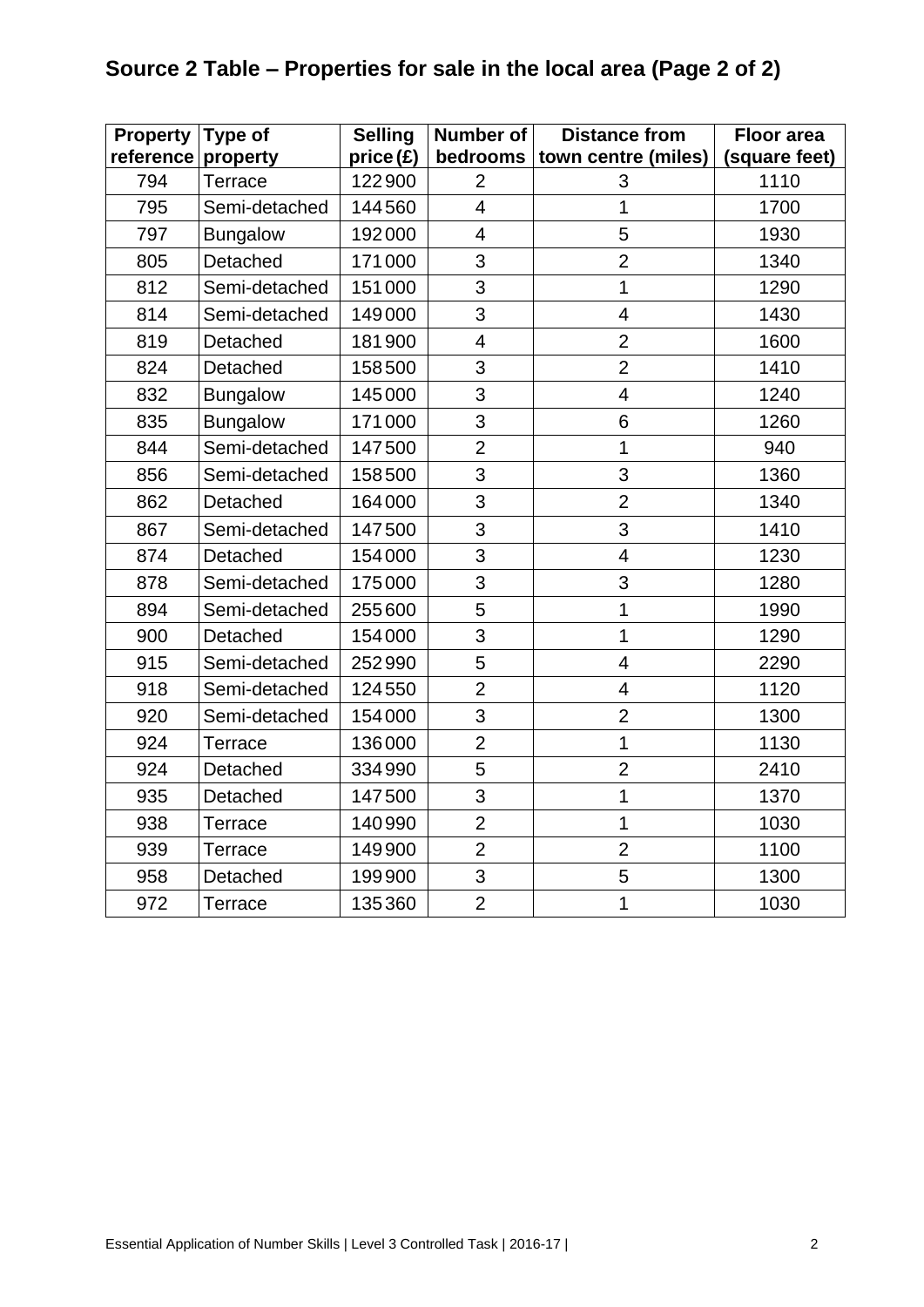# **Source 3 Table – Exchange rates**

| <b>Currency</b>          | <b>Exchange rate</b><br>per £1 |
|--------------------------|--------------------------------|
| <b>US Dollar</b>         | 1.32                           |
| Euro                     | 1.11                           |
| <b>Australian Dollar</b> | 1.76                           |
| Danish Krone             | 8.84                           |
| Japanese Yen             | 137.29                         |
| <b>Russian Ruble</b>     | 87.34                          |
| <b>Turkish Lira</b>      | 3.94                           |

# **Source 4 Table – Imperial and metric equivalents**

#### **Linear measure**

| 1 inch | 2.54 cm | .cm | 0.394 inches |
|--------|---------|-----|--------------|
| 1 foot | 30.5 cm | 1 M | 39.4 inches  |
| 1 yard | 0.914 m | m   | 3.28 feet    |
| 1 mile | 1.61 km | km  | 0.621 miles  |

| 0.394 inches |
|--------------|
| 39.4 inches  |
| 3.28 feet    |
| 0.621 miles  |
|              |

#### **Area measure**

| 1 square inch | 6.45 $cm2$             |
|---------------|------------------------|
| 1 square foot | $0.0929 \; \text{m}^2$ |
| 1 square yard | $0.836 \; \text{m}^2$  |
| 1 square mile | $2.59 \text{ km}^2$    |

| 1 square inch | 6.45 $cm2$              | 1 $\text{cm}^2$ | 0.155 square inches |
|---------------|-------------------------|-----------------|---------------------|
| 1 square foot | $0.0929 \text{ m}^2$    | 1 $m2$          | 10.8 square feet    |
| 1 square yard | $0.836 \; \mathrm{m}^2$ | 1 $m2$          | 1.196 square yards  |
| 1 square mile | $2.59 \text{ km}^2$     | 1 $km2$         | 0.386 square miles  |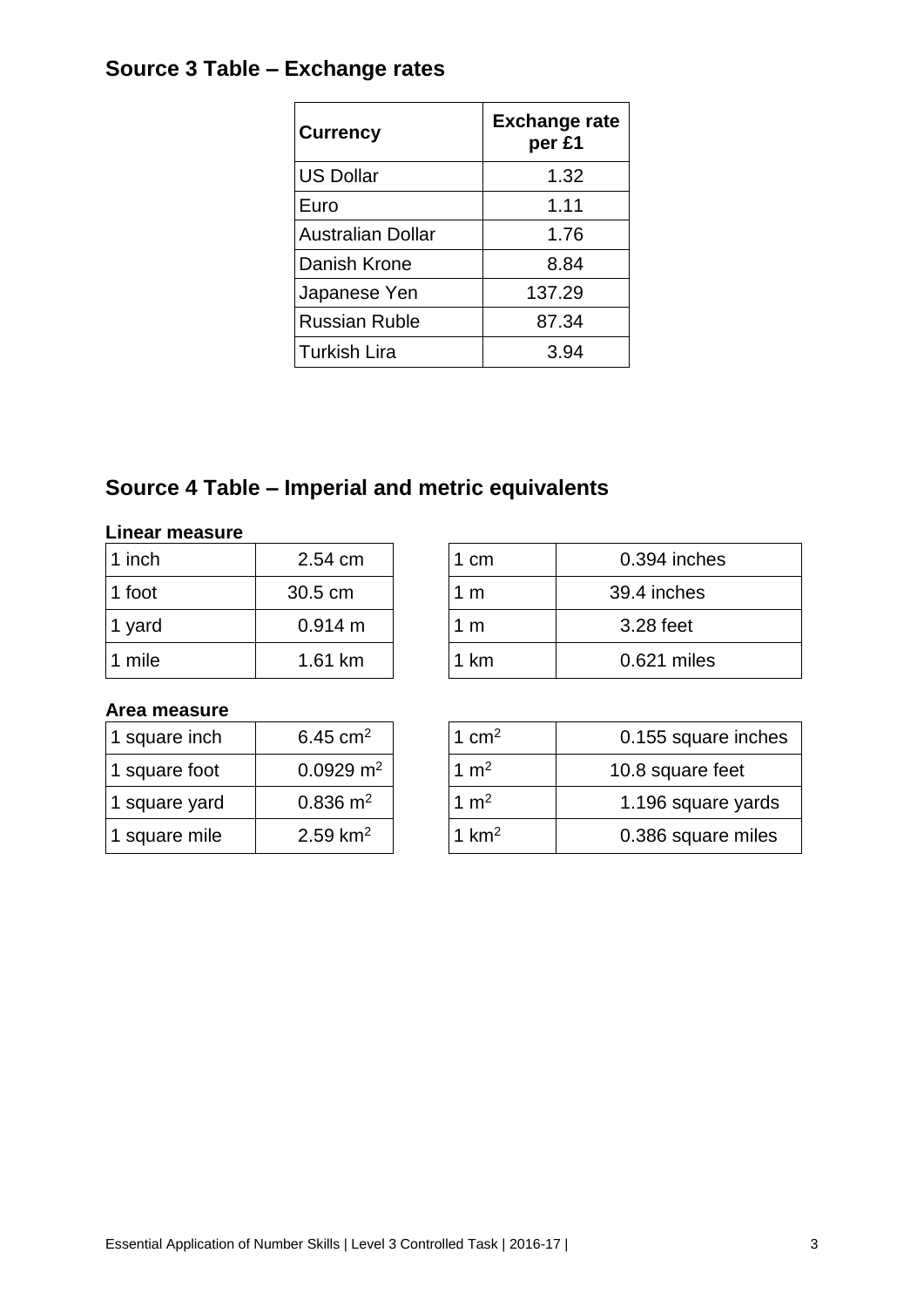#### **Investment plan**

Invest between £50 000 and £500000 Fixed rate of interest of 3.5% compound for 3 years

Your money must remain in the account for 3 full years. No withdrawals are allowed until the end of the plan.

## **Source 6 Table – 3-bedroom homes for rent in the local area**

| <b>Property</b><br>reference | Type of<br>property | <b>Monthly rent</b><br>$(\hat{z})$ | <b>Floor area</b><br>(square feet) |
|------------------------------|---------------------|------------------------------------|------------------------------------|
| A428                         | Terrace             | 800                                | 1390                               |
| A147                         | Detached            | 895                                | 1320                               |
| A429                         | Semi-detached       | 795                                | 1270                               |
| A357                         | Terrace             | 795                                | 1290                               |
| A450                         | Terrace             | 785                                | 1150                               |
| A447                         | Semi-detached       | 810                                | 1380                               |
| A272                         | <b>Bungalow</b>     | 845                                | 1290                               |
| <b>B397</b>                  | Detached            | 875                                | 1440                               |
| B432                         | Terrace             | 815                                | 1360                               |
| <b>B236</b>                  | Semi-detached       | 830                                | 1320                               |
| F260                         | Terrace             | 780                                | 1400                               |
| F118                         | Semi-detached       | 800                                | 1150                               |
| F <sub>239</sub>             | Detached            | 835                                | 1250                               |
| F162                         | Terrace             | 765                                | 1430                               |
| F423                         | Semi-detached       | 785                                | 1330                               |
| H <sub>20</sub> 7            | <b>Terrace</b>      | 760                                | 1200                               |
| H364                         | Semi-detached       | 795                                | 1240                               |
| H115                         | Semi-detached       | 785                                | 1310                               |
| H388                         | <b>Bungalow</b>     | 845                                | 1220                               |
| H468                         | Detached            | 875                                | 1440                               |
| P <sub>260</sub>             | <b>Bungalow</b>     | 925                                | 1280                               |
| P406                         | Semi-detached       | 885                                | 1440                               |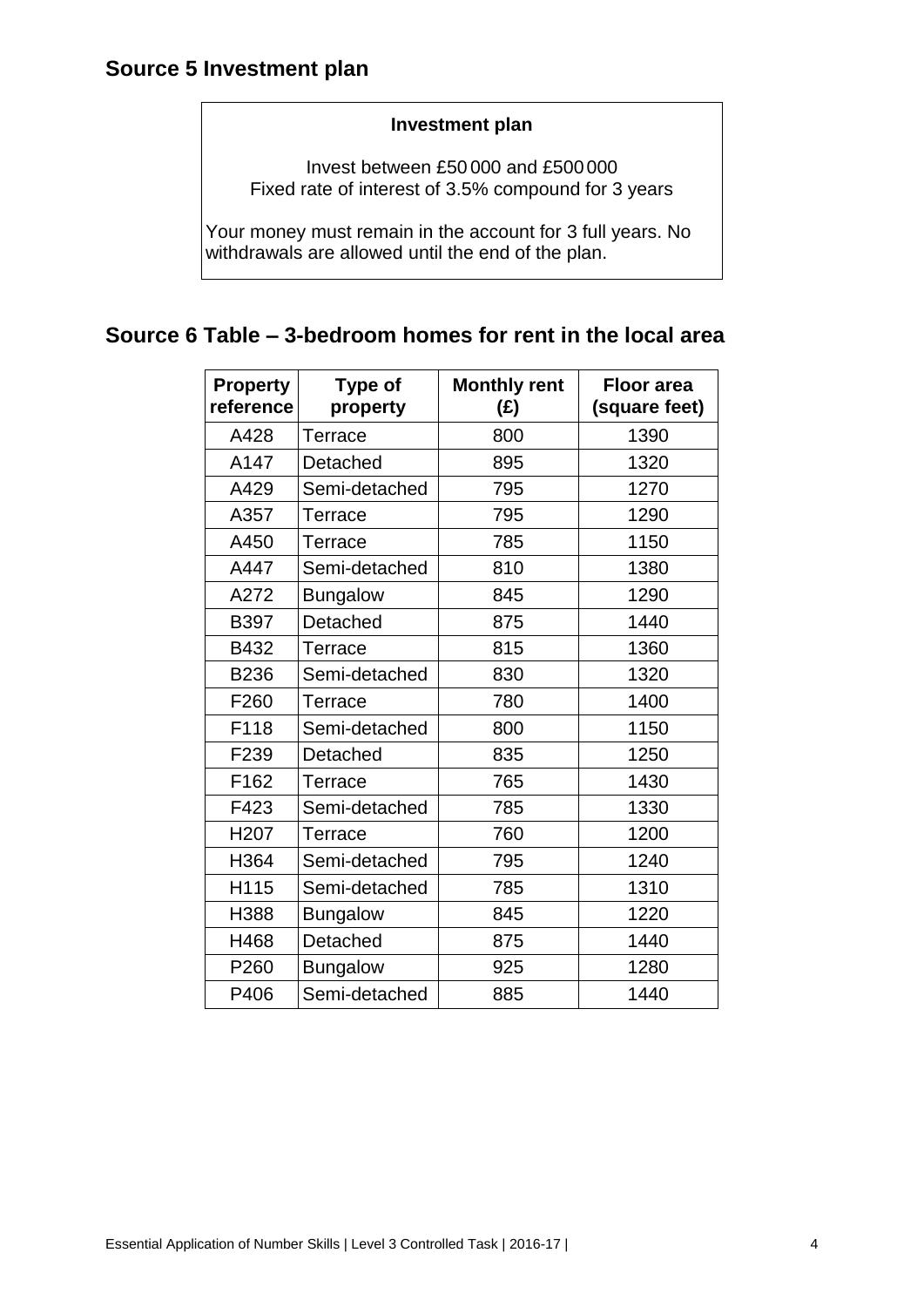# **Source 7 Formula for compound interest**

$$
F = P(1 + \frac{r}{100})^n
$$

where  $F$  is the final value in  $E$ P is the original value in £ r is the interest rate as a percentage n is the number of years